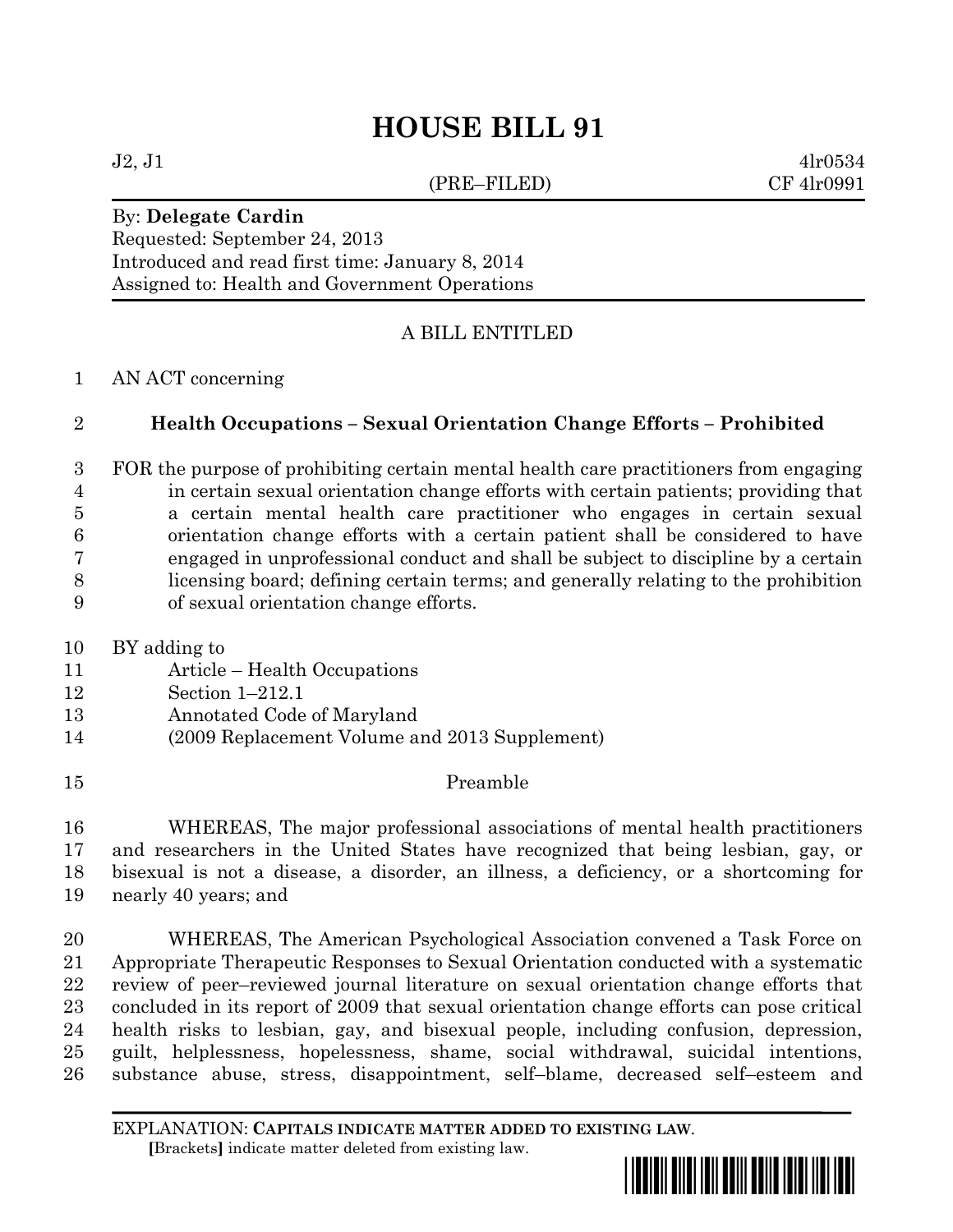#### **HOUSE BILL 91**

 authenticity to others, increased self–hatred, hostility and blame toward parents, feelings of anger and betrayal, loss of friends and potential romantic partners, problems in sexual and emotional intimacy, sexual dysfunction, high–risk sexual behaviors, a feeling of being dehumanized and untrue to self, a loss of faith, and a sense of having wasted time and resources; and

 WHEREAS, The American Psychological Association issued a resolution on Appropriate Affirmative Responses to Sexual Orientation Distress and Change Efforts in 2009 stating that it "advises parents, guardians, young people, and their families to avoid sexual orientation change efforts that portray homosexuality as a mental illness or developmental disorder and to seek psychotherapy, social support, and educational services that provide accurate information on sexual orientation and sexuality, increase family and school support, and reduce rejection of sexual minority youth"; and

 WHEREAS, The American Psychiatric Association stated in 2009 that "psychotherapeutic modalities to convert or 'repair' homosexuality are based on developmental theories whose scientific validity is questionable. Furthermore, anecdotal reports of 'cures' are counterbalanced by anecdotal claims of psychological harm. In the last four decades, 'reparative' therapists have not produced any rigorous scientific research to substantiate their claims of cure. Until there is such research available, the American Psychiatric Association recommends that ethical practitioners refrain from attempts to change individuals' sexual orientation, keeping in mind the medical dictum to first, do no harm"; and

 WHEREAS, The American Psychiatric Association also stated in 2009 that "the potential risks of reparative therapy are great, including depression, anxiety, and self–destructive behavior, since therapist alignment with societal prejudices against homosexuality may reinforce self–hatred already experienced by the patient. Many patients who have undergone reparative therapy relate that they were inaccurately told that homosexuals are lonely, unhappy individuals who never achieve acceptance or satisfaction. The possibility that the person might achieve happiness and satisfying interpersonal relationships as a gay man or lesbian is not presented, nor are alternative approaches to dealing with the effects of societal stigmatization discussed"; and

 WHEREAS, The American Psychiatric Association further stated in 2009 that it "opposes any psychiatric treatment such as reparative or conversion therapy which is based upon the assumption that homosexuality per se is a mental disorder or based upon the a priori assumption that a patient should change his/her sexual homosexual orientation"; and

 WHEREAS, The American Academy of Pediatrics in 1993 published an article in its journal "Pediatrics" stating "[t]herapy directed at specifically changing sexual orientation is contraindicated, since it can provoke guilt and anxiety while having little or no potential for achieving changes in orientation"; and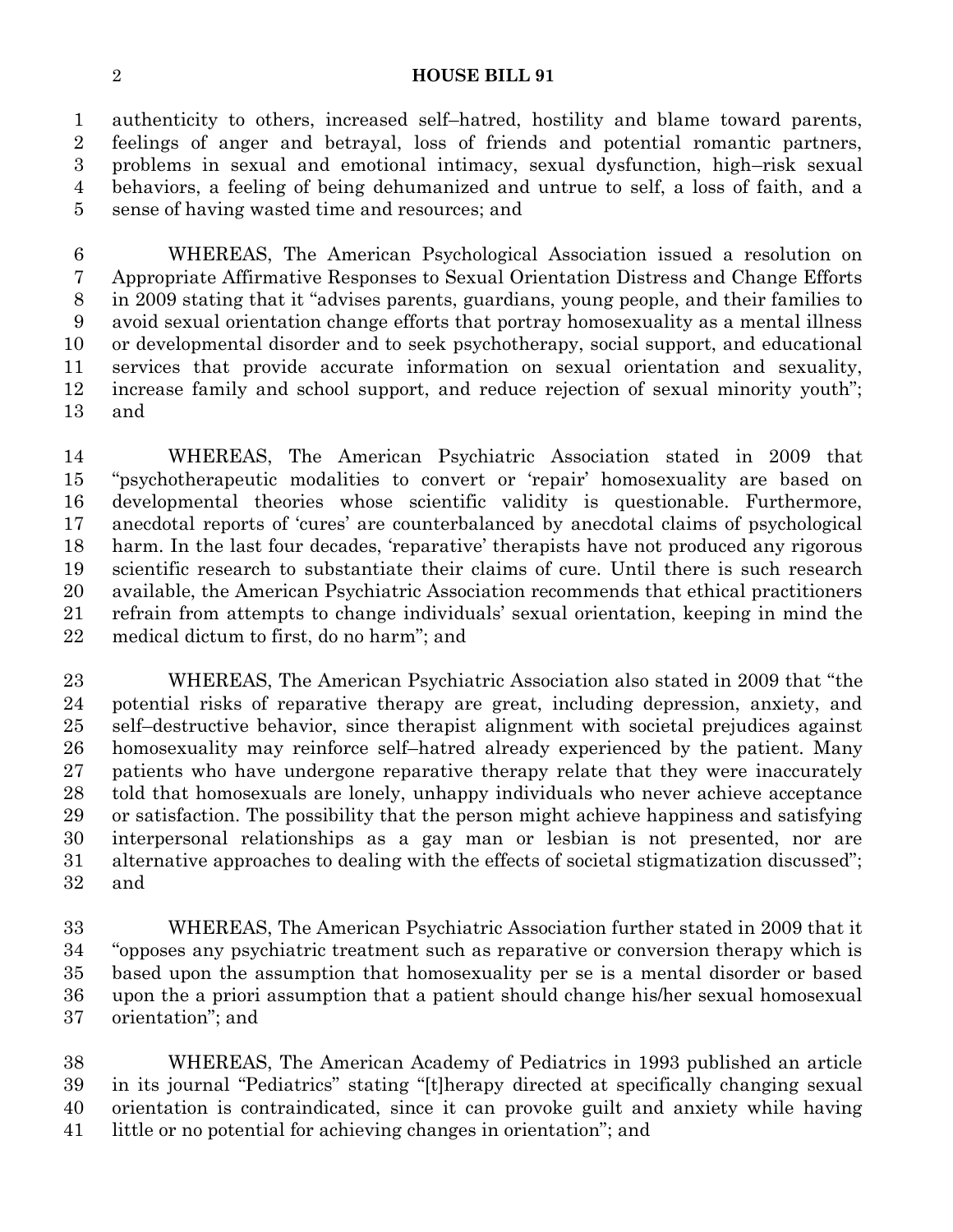#### **HOUSE BILL 91** 3

 WHEREAS, The National Association of Social Workers prepared a 1997 policy statement in which it stated "[s]ocial stigmatization of lesbian, gay, and bisexual people is widespread and is a primary motivating factor in leading some people to seek sexual orientation changes. Sexual orientation conversion therapies assume that homosexual orientation is both pathological and freely chosen. No data demonstrates that reparative or conversion therapies are effective, and, in fact, they may be harmful"; and

 WHEREAS, The American Counseling Association Governing Council issued a position statement in April 1999 that stated it opposed the promotion of reparative therapy as a "cure" for homosexual individuals; and

 WHEREAS, The American Psychoanalytic Association issued a position statement in June 2012 regarding attempts to change sexual orientation, gender identity, or gender expression, and in the position statement the Association states "as with any societal prejudice, bias against individuals based on actual or perceived sexual orientation, gender identity or gender expression negatively affects mental health, contributing to an enduring sense of stigma and pervasive self–criticism through the internalization of such prejudice"; and

 WHEREAS, The American Psychoanalytic Association also stated in June 2012 that "psychoanalytic technique does not encompass purposeful attempts to 'convert,' 'repair,' change or shift an individual's sexual orientation, gender identity or gender expression. Such directed efforts are against fundamental principles of psychoanalytic treatment and often result in substantial psychological pain by reinforcing damaging internalized attitudes"; and

 WHEREAS, The American Academy of Child and Adolescent Psychiatry published in 2012 an article in its journal entitled "The Journal of the American Academy of Child and Adolescent Psychiatry", stating "[c]linicians should be aware that there is no evidence that sexual orientation can be altered through therapy, and that attempts to do so may be harmful. There is no empirical evidence adult homosexuality can be prevented if gender nonconforming children are influenced to be more gender conforming. Indeed, there is no medically valid basis for attempting to prevent homosexuality, which is not an illness. On the contrary, such efforts may encourage family rejection and undermine self–esteem, connectedness and caring, important protective factors against suicidal ideation and attempts. Given that there is no evidence that efforts to alter sexual orientation are effective, beneficial, or necessary, and the possibility that they carry the risk of significant harm, such interventions are contraindicated"; and

 WHEREAS, The Pan American Health Organization, a regional office of the World Health Organization, issued a statement in May 2012 that states "[t]hese supposed conversion therapies constitute a violation of the ethical principles of health care and violate human rights that are protected by international and regional agreements"; and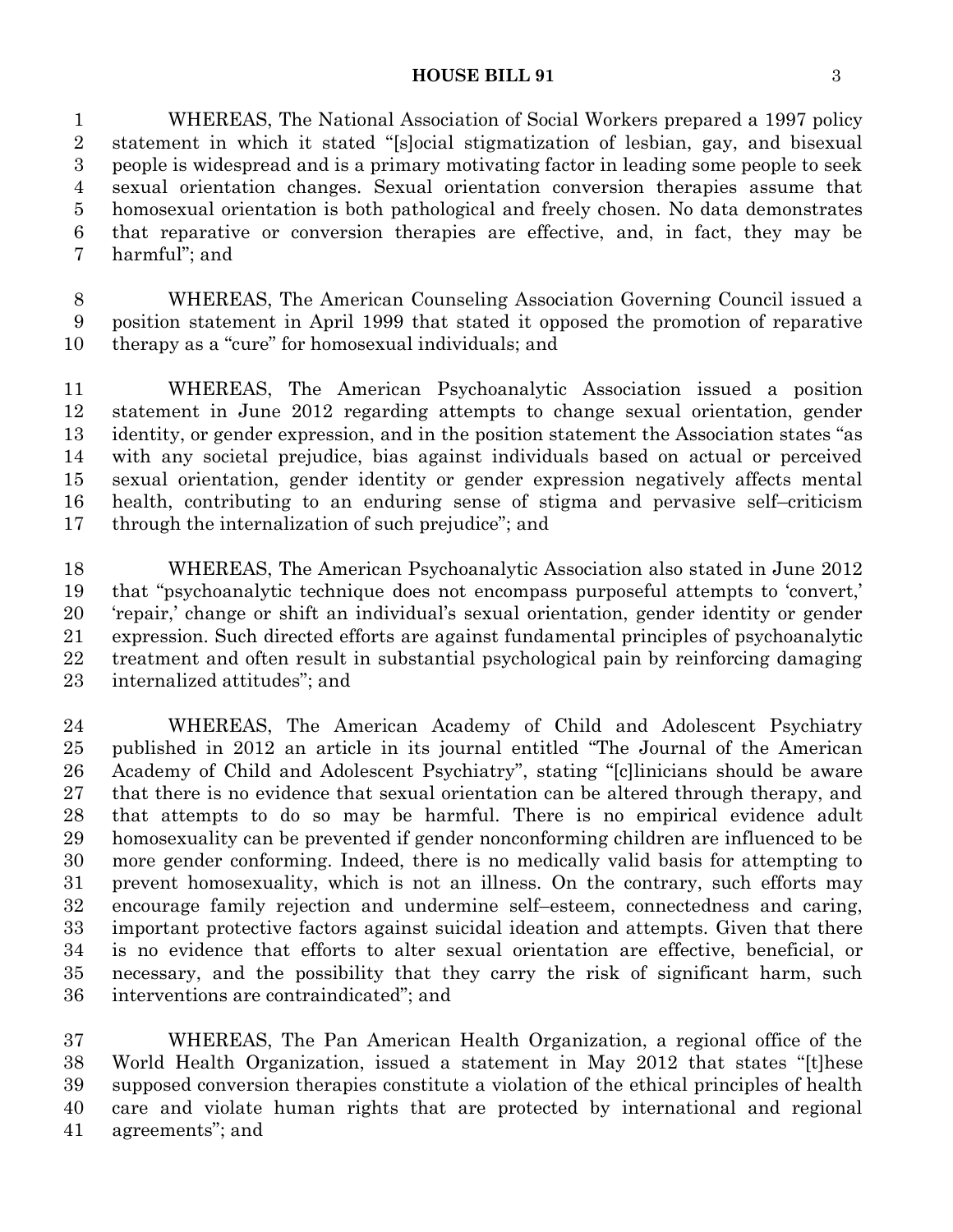#### **HOUSE BILL 91**

 WHEREAS, The Pan American Health Organization also noted that reparative therapies "lack medical justification and represent a serious threat to the health and well–being of affected people"; and

 WHEREAS, Maryland has a compelling interest in protecting the physical and psychological well–being of minors and in protecting minors against exposure to serious harm caused by sexual change efforts; now, therefore,

 SECTION 1. BE IT ENACTED BY THE GENERAL ASSEMBLY OF MARYLAND, That the Laws of Maryland read as follows:

### **Article – Health Occupations**

**1–212.1.**

 **(A) (1) IN THIS SECTION THE FOLLOWING WORDS HAVE THE MEANINGS INDICATED.**

**(2) "MENTAL HEALTH CARE PRACTITIONER" MEANS:**

 **(I) A HEALTH CARE PRACTITIONER LICENSED OR CERTIFICATED UNDER TITLE 14, TITLE 17, TITLE 18, OR TITLE 19 OF THIS ARTICLE; OR**

 **(II) A HEALTH CARE PRACTITIONER LICENSED OR CERTIFICATED UNDER THIS ARTICLE WHO IS AUTHORIZED TO PROVIDE MENTAL HEALTH SERVICES BY THE HEALTH CARE PRACTITIONER'S LICENSING BOARD.**

 **(3) "SEXUAL ORIENTATION" HAS THE MEANING STATED IN § 10–301 OF THE CRIMINAL LAW ARTICLE.**

 **(4) (I) "SEXUAL ORIENTATION CHANGE EFFORT" MEANS A PRACTICE BY A MENTAL HEALTH CARE PRACTITIONER THAT SEEKS TO CHANGE AN INDIVIDUAL'S SEXUAL ORIENTATION.**

 **(II) "SEXUAL ORIENTATION CHANGE EFFORT" INCLUDES REPARATIVE THERAPY, CONVERSION THERAPY, AND ANY EFFORT TO CHANGE THE BEHAVIORAL EXPRESSION OF AN INDIVIDUAL'S SEXUAL ORIENTATION, CHANGE GENDER EXPRESSION, OR ELIMINATE OR REDUCE SEXUAL OR ROMANTIC ATTRACTION OR FEELING TOWARD INDIVIDUALS OF THE SAME SEX.**

 **(III) "SEXUAL ORIENTATION CHANGE EFFORT" DOES NOT INCLUDE:**